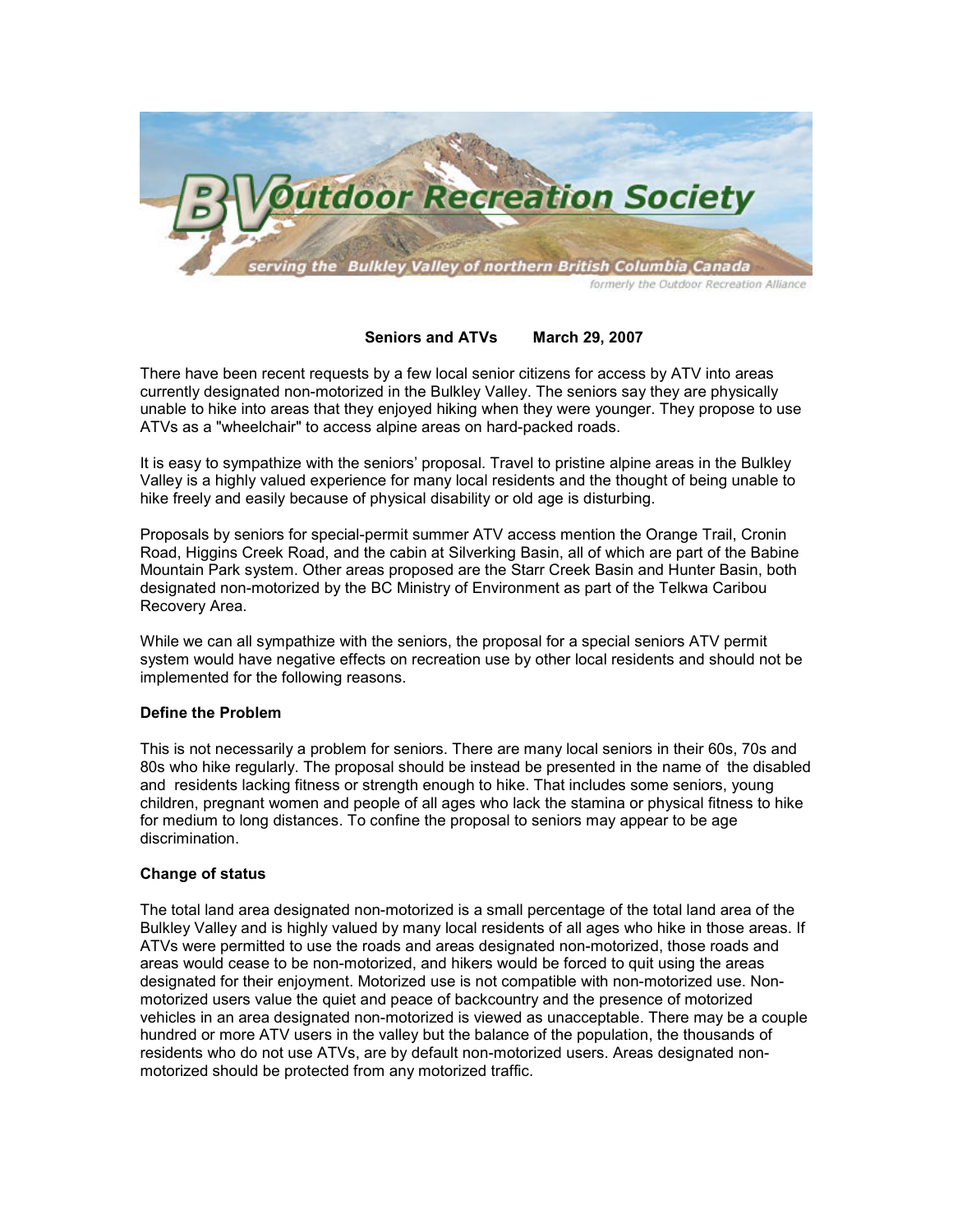## **Followers**

Experience has shown that once ATV tracks are visible on a road, other ATV drivers will follow. That creates an enforcement problem and given the low level of monitoring and enforcement of recreation use in the Bulkley Valley, any special permit ATV use by seniors would open the permit area to tracking and damage to sensitive terrain by other ATV drivers.

## **Consistency**

Any special permit system that allows ATV use by a small select group is unfair to non-motorized users but also unfair to other motorized users as well, such as four-wheel drive truck owners who may feel justified in demanding their own special permit system that would alienate even more non-motorized lands. Or they may feel justified in disregarding any special permit system and using the permit-only use roads without authorization. Permit systems favouring small special interest groups can erode wide public support for community consensus agreements such as the RAMP. Without that public support, the RAMP has little chance of being effective.

It is far more equitable to keep recreation use designations clear and simple. Either an area is motorized or non-motorized. If a road is opened to summer motorized use by a request from seniors or by anyone else, it should a decision of the community-based RAMP process and open to all summer motorized users at all times.

## **Solutions**

Rather than creating a new permit system for ATV use in non-motorized areas, we suggest the following solutions that would benefit both seniors and the disabled:

Part of the solution is to publicize all the roads and trails open to motorized users. ATVs have access to hundreds of kilometers of old mining and forestry roads in the Bulkley Valley. Alpine areas and old mining roads suitable for summer motorized use on hard-packed roads and trails include the Microwave, Dome Mountain, Boulder Creek Road, Toboggan Creek Road, Sweeney Mountain Road, Coffin Lake Road, Rocky Ridge, Sibola Mountain Road, French Peak Road, Telkwa Pass, Babine Trail, Juniper Creek Road, etc. We suggest to the ILMB that a folding map showing all designated motorized areas in the valley would be an excellent supplement to the recent Recreation Access Report of May 2006.

Rather than set up a permit system that interferes with non-motorized use and creates new enforcement problems, it would be far better to work to develop an extensive trail system that would benefit not only seniors and but all other motorized users as well. The trail system would link the alpine areas designated summer motorized with forestry roads that are no longer active. The BV Quadriders have been working on such a plan but we have not yet seen the details.

An extensive trail system could include at least one new Off-Road Vehicle Extreme Use Area devoted to hill climbs, mud bogs and an extensive custom-built trail network that challenges man and machine. The entire trail system would be designated motorized and would not interfere with areas designated non-motorized.

### Babine Provincial Park

The Babine Provincial Park Master Plan states on page 9 that the park "…was established to protect the alpine flora and fauna from unrestricted motor vehicle use…". On page 50 it states "The emphasis for use will focus in low-impact, non-motorized recreation opportunities, outside of the designated snowmobile area."

A permit system to allow ATV access into the park would be contrary to the intent and direction of the park Master Plan.